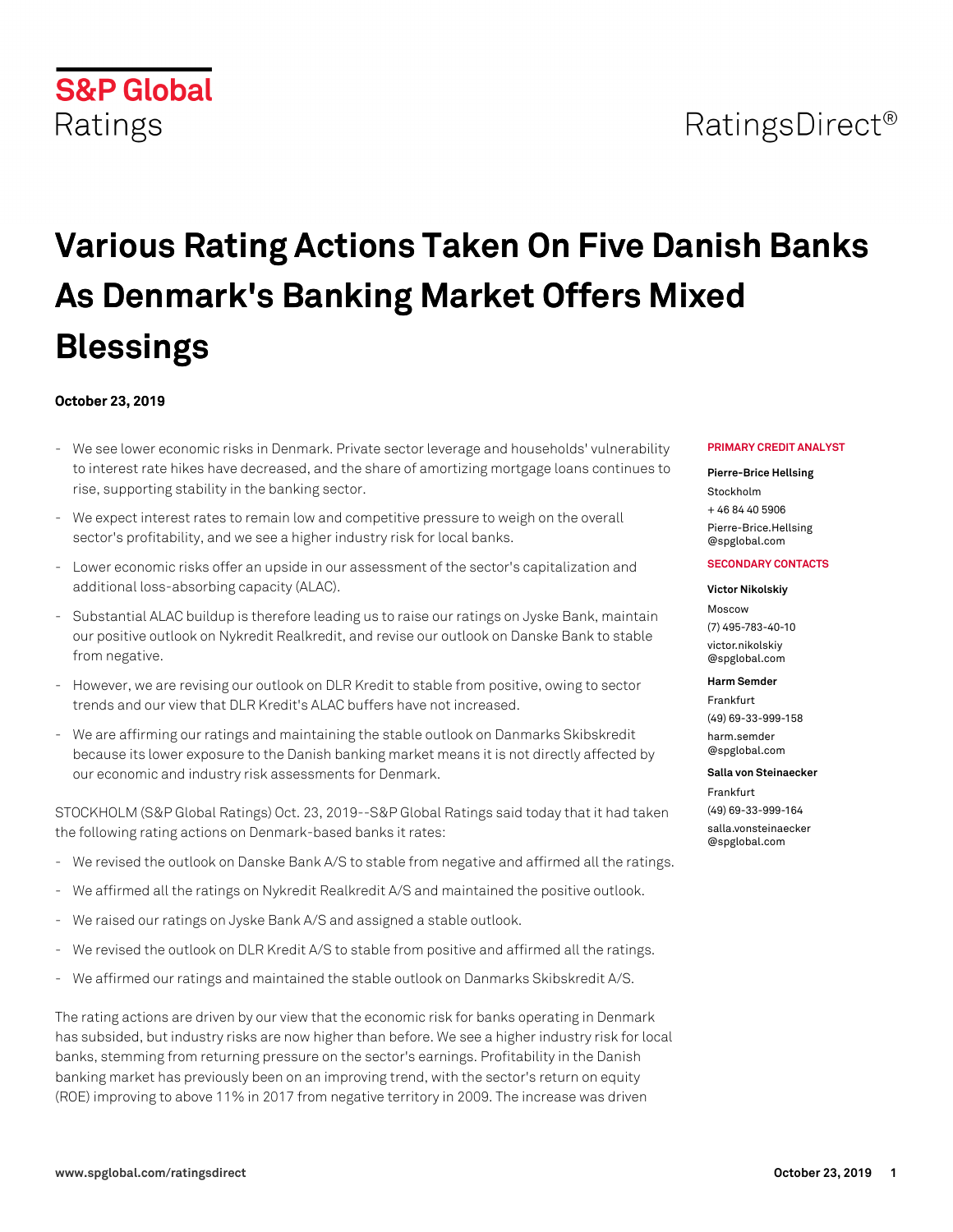largely by improving credit conditions and higher pricing in the mortgage segment.

However, systemwide ROE reduced to 8% in 2018 and banks' core earnings have been on a declining trend since 2016 (after excluding fair value adjustments). Moreover, after several years of improvement, mortgage administrative margins are again declining as a result of borrowers moving to less-risky products, and deposit-taking institutions are seeing their interest margins pressured by the country's negative interest rate environment (the central bank deposit rate is -0.75% since September 2019). In addition, mounting price competition in the context of limited credit growth, in particular for corporate clients, and intensifying efforts in compliance and anti-money-laundering further pressure the banking sector's earnings outlook.

Although increased activity in mortgage refinancing should support bank earnings in the short term, we do not expect systemwide ROE to significantly improve from its 2018 level in the next three years, and, hence, we also expect it will remain below ROE in peer countries where we assess competitive dynamics as representing a low risk, such as the other Nordic banking markets, Netherlands, or Australia.

At the same time, we consider that economic risks, and in particular credit risk, have decreased in Denmark. The household sector continues to deleverage as a share of national GDP, with gross debt dropping to 115% in 2018 from 143% in 2009. Furthermore, macroprudential measures are proving successful in continuously increasing the share of mortgages amortizing or with fixed interest rates. We expect both of these trends to continue, and that gross household debt will decrease to 110% of GDP in 2021 from the current 115%.

Still, Danish household indebtedness in terms of disposable income remains one of the highest globally, at 236% in 2018 by our calculation. However, it is mitigated by their high net financial assets and savings, and the effective social security and pension systems, which are all supporting factors in our assessment of economic risks. Consequently, we expect credit losses and nonperforming loans to remain low for banks' exposures in the low-interest-rate environment, despite potential headwinds for the country's economic outlook. We anticipate national house prices will increase only moderately in 2019-2021, and credit losses at a low 4-9 basis points (bps) on an aggregate level, with losses remaining higher for banks than for mortgage institutions.

As a result of lower economic risks, we now apply lower risk-weights to assets located in Denmark in our risk-adjusted capital (RAC) analysis. This leads to higher RAC ratios for all rated Danish entities, and also offers moderate upside to our calculation of the banks' ALAC.

## **Danske Bank**

We are revising our outlook on Danske Bank and its core subsidiary to stable from negative, and affirming the ratings (see "Danske Bank Outlook Revised To Stable On Increasing Loss Absorption Capacity; 'A/A-1' Ratings Affirmed," published Oct. 24, 2019). We took these actions because of the inclusion of a second ALAC notch, given that its ALAC buffer now exceeds 8% of our risk-weighted assets (RWAs) and our decision to deduct one notch from the issuer credit rating (ICR) due to the continued significant uncertainty related to the regulatory investigations on Danske Bank's Estonian branch. These investigations could weaken the bank's capitalization or business franchise and therefore also weaken our 'a-' assessment of its stand-alone credit profile (SACP).

The stable outlook on Danske Bank incorporates a possible weakening in the bank's stand-alone credit quality due to the ongoing regulatory investigations. This could occur, for example, if the case incurs material damage to the bank's capitalization or franchise. The stable outlook also reflects our expectation that Danske Bank will maintain a very high ALAC and a robust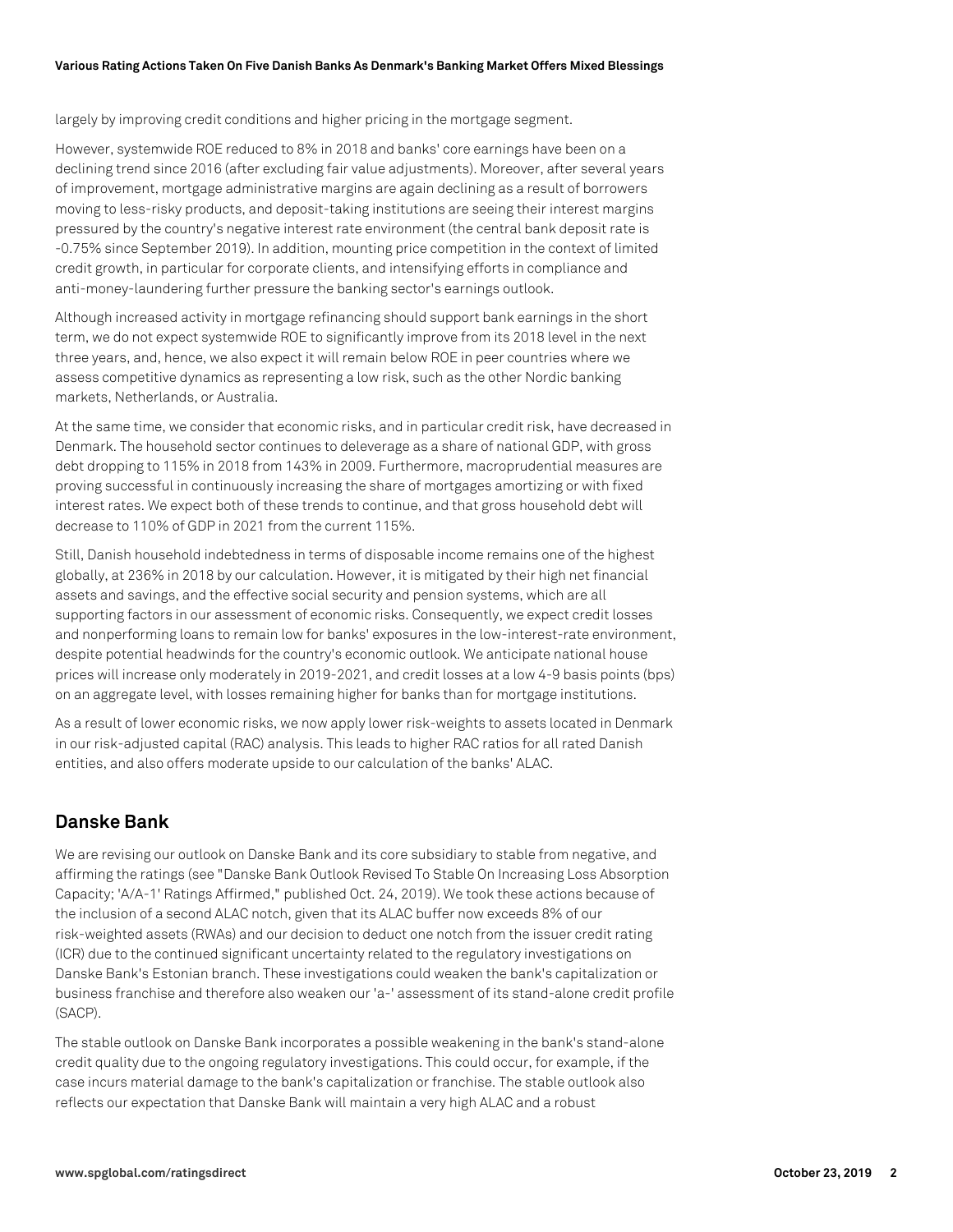capitalization in the next 24 months.

If we revise down the SACP, we would lower our issue ratings on the bank's senior nonpreferred debt and other hybrids.

We could downgrade the bank if the Estonia case eventually resulted in a serious and lasting consequences for both the bank's capitalization and its business franchise. While quite unlikely, we could also lower the rating if the Estonia investigation remained unresolved and we saw a material weakening related to other factors, for example risk appetite, asset quality, or the impact of management changes on the bank's strategy formulation and delivery.

We could upgrade Danske Bank if we believed the bank's ongoing efforts to address historical control deficiencies were proving effective, we had greater clarity over the likely outcome of the regulatory investigations, with manageable regulatory penalties, and if the bank's franchise continues to show resilience. Together, these factors would align the bank's credit quality closer to that of 'A+' rated peers. However, the investigations will likely prolong, so we see little probability of an upgrade in the coming 12-24 months.

Our stable outlook on Danica Pension Livsforsikringsaktieselskab reflects that on Danske Bank. This is because we regard it as a core subsidiary of the bank, and that it would receive support under all foreseeable circumstances if needed.

## **Nykredit Realkredit**

We affirmed the ratings given our view that Nykredit Realkredit will maintain its dominant role in the Danish mortgage market, as well as its efficient operations and strong capital buffers. The ratings also reflect stability in Nykredit Realkredit's mortgage book and access to the well-functioning Danish covered bond market, even as the bank continues to reshape the maturity profile of its issued securities. Our assessment also factors long-term pressure on net interest income, although high remortgaging activity is supporting the bank's profitability in the near term.

We equalize our ratings on Nykredit Bank A/S with those on its parent. This is based on our assessment of Nykredit Bank as a core subsidiary of the Nykredit group, as defined under our group rating methodology.

We maintained our positive outlook because we think Nykredit Realkredit will continue to increase its subordinated debt buffer by an estimated Danish krone (DKK)20 billion-DKK30 billion and so build ALAC by the end of 2021. All else being equal, we would upgrade Nykredit Realkredit once its ALAC buffer exceeds 8% of our RWAs.

This would have no effect on our assessment of the bank's 'a-' SACP, and so also no effect on our issue ratings on its hybrids.

We could revise the outlook to stable if the bank's subordinated debt issuance seems likely to fall short of our expectation, making it less likely that the bank's ALAC buffer will exceed 8%.

## **Jyske Bank**

We raised our ICR on the bank to 'A' from 'A-' because of our expectation that its increased ALAC buffer would provide meaningful protection to senior creditors in a resolution scenario. Jyske Bank has been ramping up its issuance of senior nonpreferred instruments since 2018. Applying current risk weights, we estimate that Jyske Bank's ALAC buffer has now sustainably increased above 5% of our RWAs, based on a pro forma RAC calculation of 11.7% for June 2019.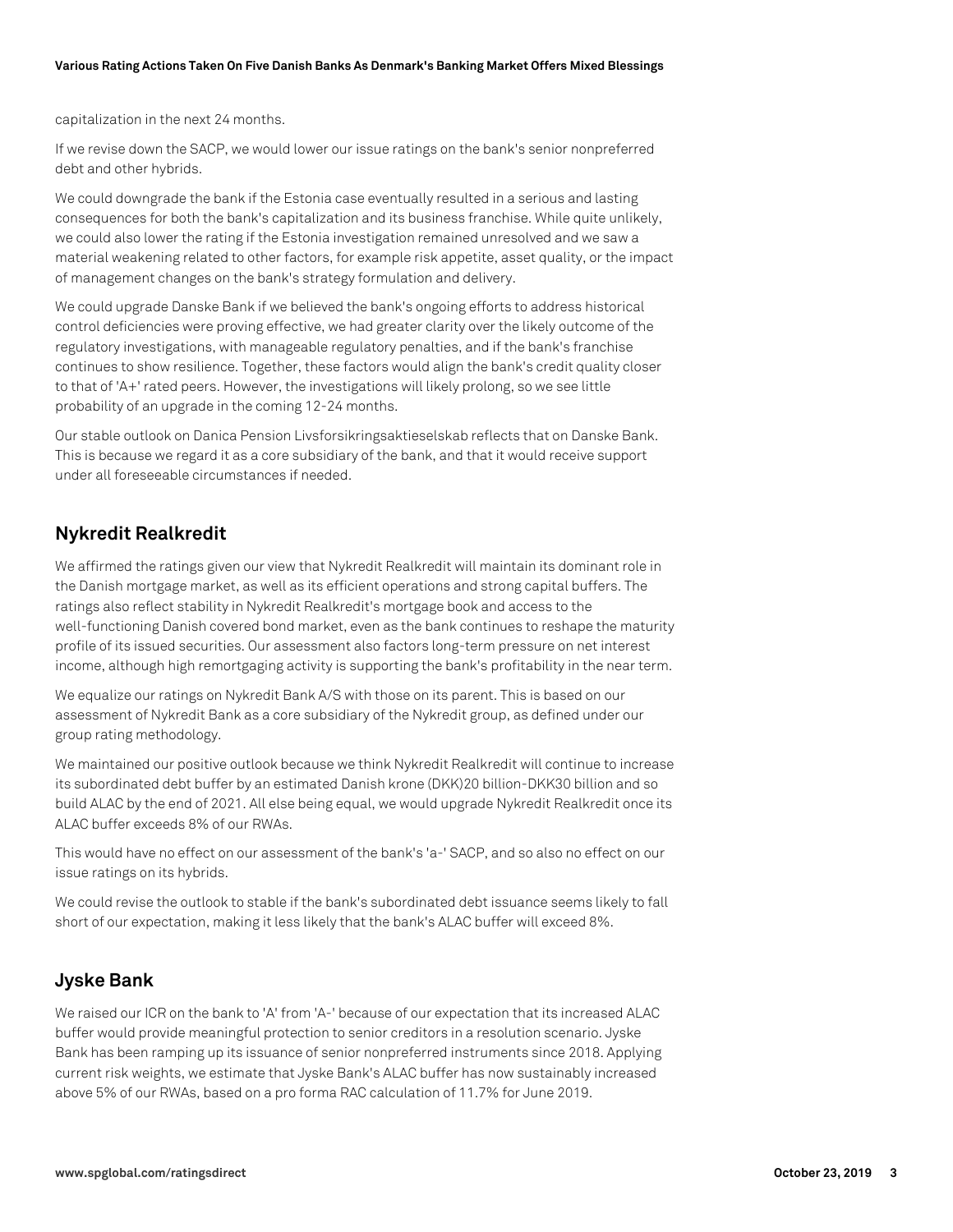The outlook on Jyske Bank is stable because we expect that the bank will maintain its ALAC buffer sustainably above 5% of our RWAs in the next 24 months. We also expect that the bank's growth ambitions and dividend payout will not result in deterioration of its strong capitalization. We also expect the bank to maintain its current market position and sound asset quality.

While unlikely, we could lower the ICR if changes in capital distributions or asset growth weakened Jyske Bank's capital adequacy more than we currently expect, resulting in our RAC ratio falling below 10%. Furthermore, we could lower the ICR if the bank's asset quality weakened materially, leading to the need to create substantial new loan loss provisions.

We consider an upgrade remote at this point, even if the bank's ALAC durably exceeded 8% of our RWAs, taking into account the bank's concentration in Denmark and its weaker profitability and asset quality compared with peers in the 'A+' rating category.

## **DLR Kredit**

We revised our outlook on DLR Kredit to stable from positive to reflect our view of sector trends. We expect that capital and earnings will be strong, with RAC remaining below 15% through 2021. The stable outlook also reflects the bank's access to the well-functioning Danish covered bond market and our expectation that the bank's risk profile is supported to some extent by the fact that the vast majority of its mortgage portfolio will continue to be covered by efficient loss-mitigation agreements with its owner banks, offsetting the risks arising from its revenue concentration in the Danish agriculture and real estate sectors.

We continue to incorporate one notch of uplift into the ICR on DLR Kredit, reflecting our view that ALAC-eligible instruments will continue to sustainably exceed 5.5% of our RWAs over the next 24 months, but will remain below 9%.

We continue to monitor the steady rise in the bank's capitalization, and we could revise up our assessment of the SACP from 'bbb+' if we believed that the RAC ratio would improve comfortably and sustainably beyond 15%. This would benefit our ratings on its hybrid capital instruments, but would not lead us to raise the ICR, given that the ALAC buffer would reduce and the current uplift in the ICR would be eliminated.

We believe that downside risk is rather limited at the moment. However, a negative rating action could be triggered by unexpected, substantial, and protracted deterioration of the bank's financial performance.

## **Related Criteria**

- General Criteria: Group Rating Methodology, July 1, 2019
- General Criteria: Hybrid Capital: Methodology And Assumptions, July 1, 2019
- Criteria | Financial Institutions | General: Methodology For Assigning Financial Institution Resolution Counterparty Ratings, April 19, 2018
- Criteria | Financial Institutions | General: Risk-Adjusted Capital Framework Methodology, July 20, 2017
- General Criteria: Methodology For Linking Long-Term And Short-Term Ratings, April 7, 2017
- Criteria | Financial Institutions | Banks: Bank Rating Methodology And Assumptions: Additional Loss-Absorbing Capacity, April 27, 2015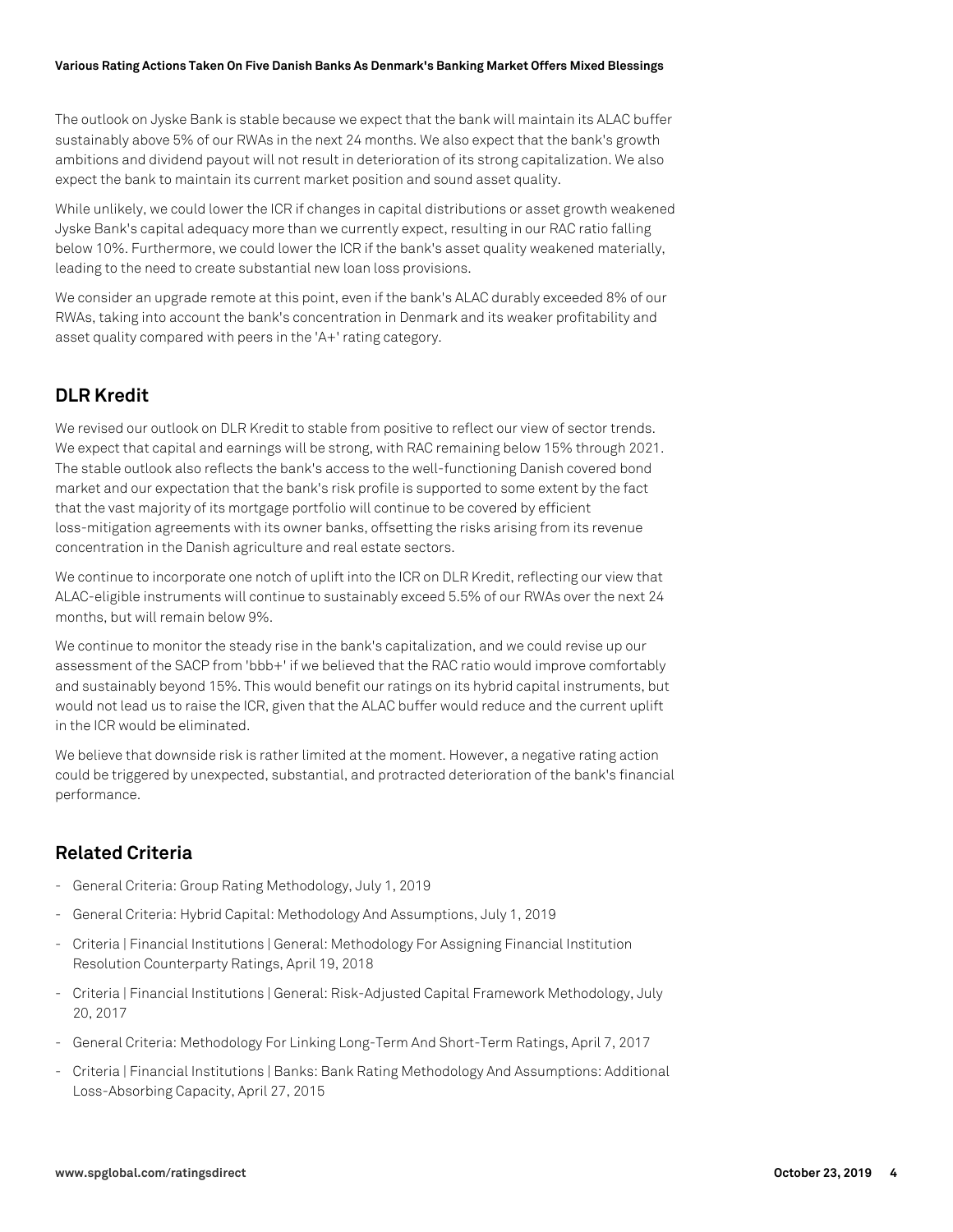- Criteria | Financial Institutions | Banks: Assessing Bank Branch Creditworthiness, Oct. 14, 2013
- Criteria | Financial Institutions | Banks: Quantitative Metrics For Rating Banks Globally: Methodology And Assumptions, July 17, 2013
- Criteria | Financial Institutions | Banks: Banks: Rating Methodology And Assumptions, Nov. 9, 2011
- Criteria | Financial Institutions | Banks: Banking Industry Country Risk Assessment Methodology And Assumptions, Nov. 9, 2011
- General Criteria: Use Of CreditWatch And Outlooks, Sept. 14, 2009
- Criteria | Financial Institutions | Banks: Commercial Paper I: Banks, March 23, 2004

## **Related Research**

- Various Rating Actions Taken On Danish Banks On Signs Of Reducing Economic Risks; Outlooks Positive, July 13, 2018
- Danske Bank And Jyske Bank Outlooks Revised To Positive On Requirements To Issue Bail-In-Able Debt, April 5, 2018
- Banking Industry Country Risk Assessment: Denmark, March 7, 2018

## **Ratings List**

|                                                | To           | From           |  |  |  |  |
|------------------------------------------------|--------------|----------------|--|--|--|--|
| *************** Danske Bank A/S ************** |              |                |  |  |  |  |
| Danske Bank A/S                                |              |                |  |  |  |  |
| <b>Issuer Credit Rating</b>                    | A/Stable/A-1 | A/Negative/A-1 |  |  |  |  |
| Nordic Regional Scale                          | $-$ -/--/K-1 | $-$ -/--/K-1   |  |  |  |  |
| Resolution Counterparty Rating A+/--/A-1       |              | $A+/--/A-1$    |  |  |  |  |
| Certificate Of Deposit                         |              |                |  |  |  |  |
| Foreign Currency                               | $A/A-1$      | $A - 1$        |  |  |  |  |
| Local Currency                                 | $A/A-1$      | $A/A-1$        |  |  |  |  |
| Senior Unsecured                               | А            | А              |  |  |  |  |
| Senior Subordinated                            | BBB+         | BBB+           |  |  |  |  |
| Subordinated                                   | <b>BBB</b>   | <b>BBB</b>     |  |  |  |  |
| Junior Subordinated                            | $BB+$        | $BB+$          |  |  |  |  |
| Certificate Of Deposit                         | А            | А              |  |  |  |  |
| Commercial Paper                               | A            | А              |  |  |  |  |
| Commercial Paper                               | $A-1$        | $A-1$          |  |  |  |  |
| Danica Pension Livsforsikringsaktieselskab     |              |                |  |  |  |  |
| <b>Issuer Credit Rating</b>                    | A-/Stable/-- | A-/Negative/-- |  |  |  |  |
| Subordinated                                   | <b>BBB</b>   | <b>BBB</b>     |  |  |  |  |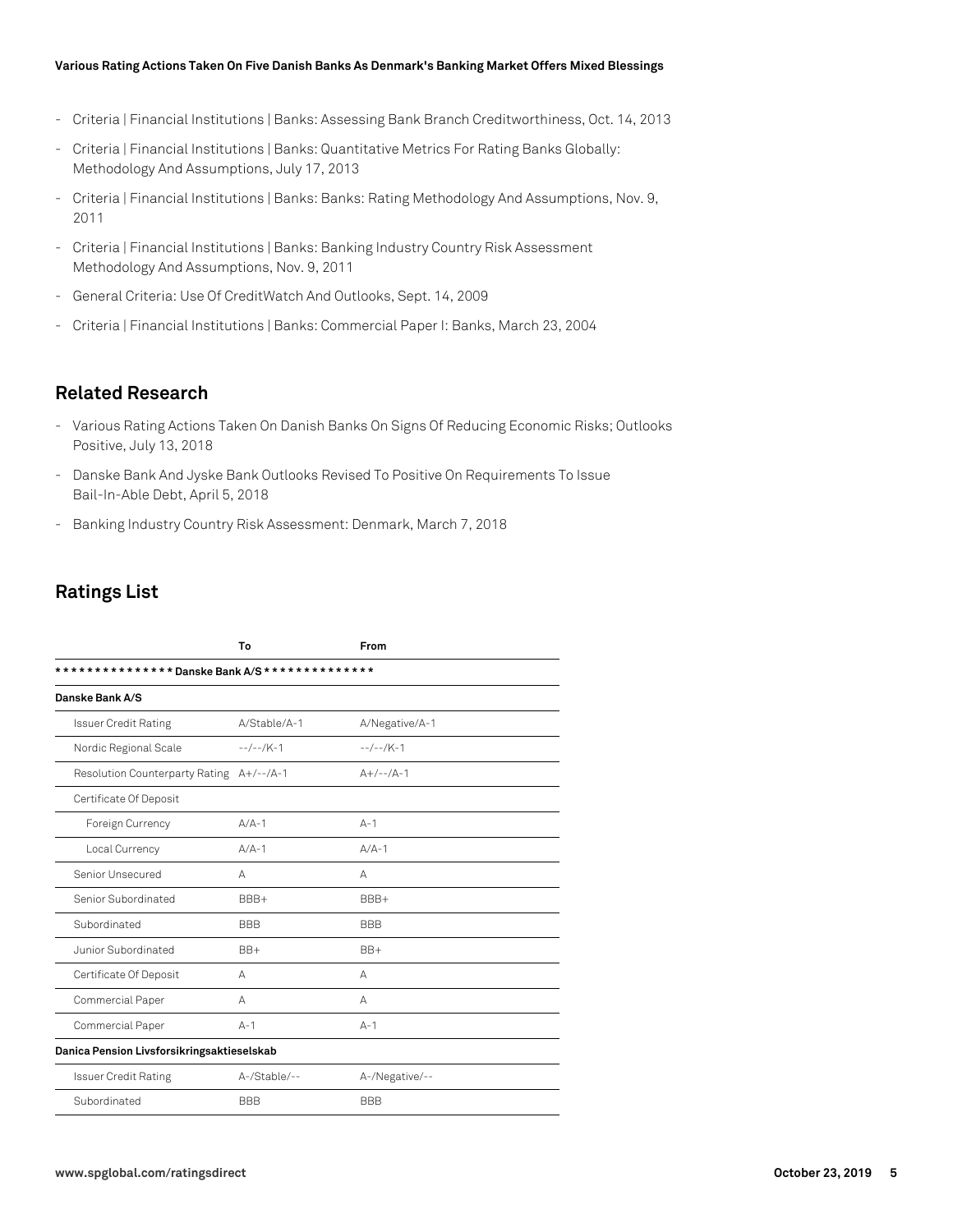|                                                                  | To             | From            |
|------------------------------------------------------------------|----------------|-----------------|
| Danske Bank A/S, Swedish Branch                                  |                |                 |
| Issuer Credit Rating                                             | A/Stable/A-1   | A/Negative/A-1  |
| ************ * Nykredit Realkredit A/S * * * * * * * * * * * * * |                |                 |
| Nykredit Realkredit A/S                                          |                |                 |
| Issuer Credit Rating                                             | A/Positive/A-1 | A/Positive/A-1  |
| Resolution Counterparty Rating A+/--/A-1                         |                | $A+/--/A-1$     |
| Senior Subordinated                                              | BBB+           | BBB+            |
| Subordinated                                                     | <b>BBB</b>     | <b>BBB</b>      |
| Junior Subordinated                                              | BB+            | BB+             |
| Junior Subordinated                                              | <b>BBB</b>     | <b>BBB</b>      |
| Nykredit Bank A/S                                                |                |                 |
| <b>Issuer Credit Rating</b>                                      | A/Positive/A-1 | A/Positive/A-1  |
| Resolution Counterparty Rating A+/--/A-1                         |                | $A+/--/A-1$     |
| Certificate Of Deposit                                           | A-1            | $A-1$           |
| Certificate Of Deposit                                           |                |                 |
| Foreign Currency                                                 | А              | A               |
| Local Currency                                                   | $A/A-1$        | $A/A-1$         |
| Senior Unsecured                                                 | А              | А               |
| *************** Jyske Bank A/S ***************                   |                |                 |
| Jyske Bank A/S                                                   |                |                 |
| <b>Issuer Credit Rating</b>                                      | A/Stable/A-1   | A-/Positive/A-2 |
| Resolution Counterparty Rating A+/--/A-1                         |                | $A/-- /A-1$     |
| Nordic Regional Scale                                            | $-/-$ /K-1     | $-/-$ /K-1      |
| Senior Subordinated                                              | BBB+           | BBB+            |
| Subordinated                                                     | <b>BBB</b>     | BBB             |
| Junior Subordinated                                              | BB+            | BB+             |
| Certificate Of Deposit                                           |                |                 |
| Foreign Currency                                                 | $A-1$          | $A-2$           |
| Senior Unsecured                                                 | Α              | А-              |
| Commercial Paper                                                 | $A-1$          | $A-2$           |
| Jyske Realkredit A/S                                             |                |                 |
| <b>Issuer Credit Rating</b>                                      | A/Stable/A-1   | A-/Positive/A-2 |
| Resolution Counterparty Rating A+/--/A-1                         |                | $A/-- /A-1$     |
| *************** DLR Kredit A/S ***************                   |                |                 |
| <b>DLR Kredit A/S</b>                                            |                |                 |
| <b>Issuer Credit Rating</b>                                      | A-/Stable/A-2  | A-/Positive/A-2 |
| Resolution Counterparty Rating A/--/A-1                          |                | $A/-- /A-1$     |
| Senior Subordinated                                              | <b>BBB</b>     | <b>BBB</b>      |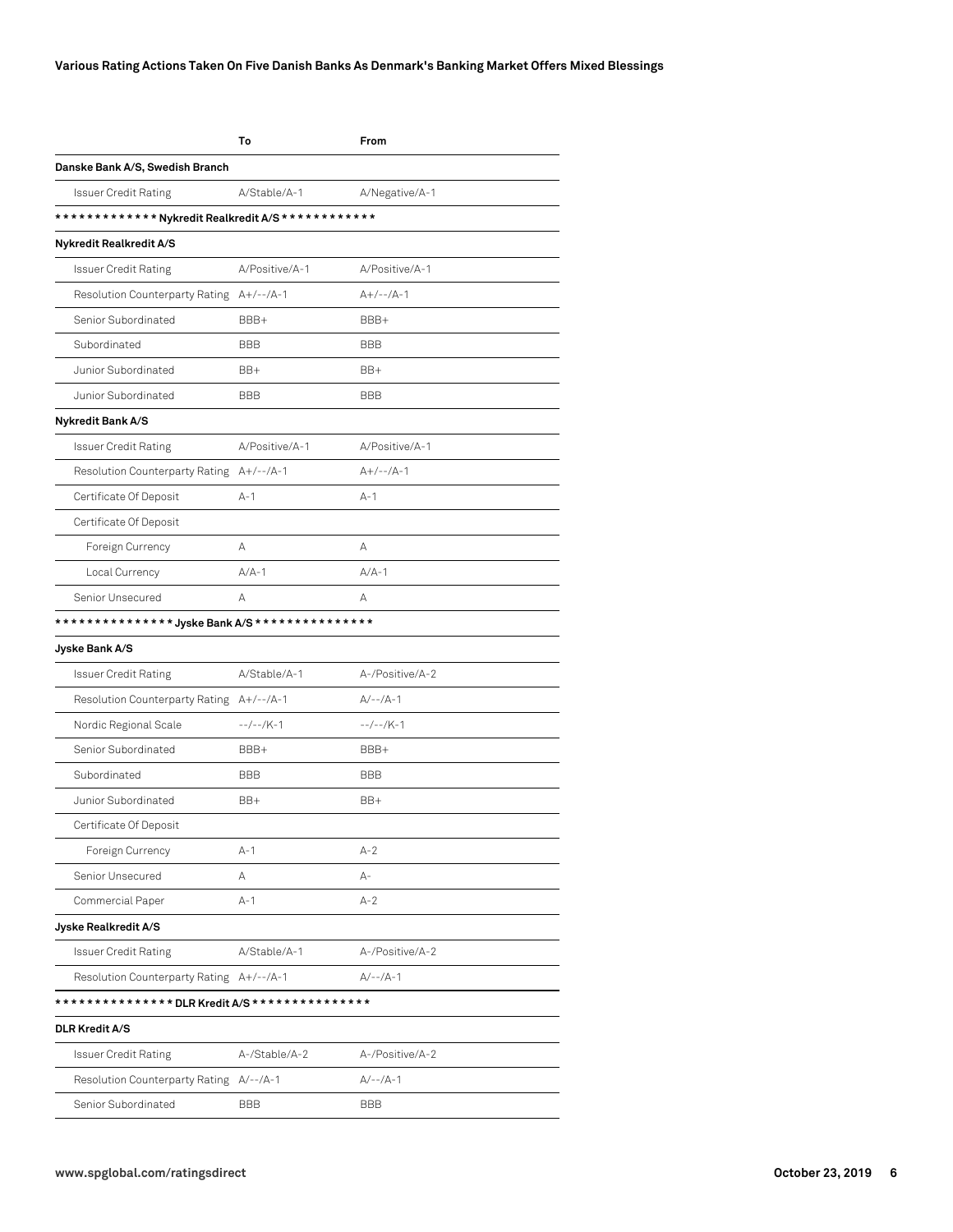|                             | Т٥              | From            |  |  |  |  |
|-----------------------------|-----------------|-----------------|--|--|--|--|
|                             |                 |                 |  |  |  |  |
| Danmarks Skibskredit A/S    |                 |                 |  |  |  |  |
| <b>Issuer Credit Rating</b> | BBB+/Stable/A-2 | BBB+/Stable/A-2 |  |  |  |  |

Certain terms used in this report, particularly certain adjectives used to express our view on rating relevant factors, have specific meanings ascribed to them in our criteria, and should therefore be read in conjunction with such criteria. Please see Ratings Criteria at www.standardandpoors.com for further information. Complete ratings information is available to subscribers of RatingsDirect at www.capitaliq.com. All ratings affected by this rating action can be found on S&P Global Ratings' public website at www.standardandpoors.com. Use the Ratings search box located in the left column. Alternatively, call one of the following S&P Global Ratings numbers: Client Support Europe (44) 20-7176-7176; London Press Office (44) 20-7176-3605; Paris (33) 1-4420-6708; Frankfurt (49) 69-33-999-225; Stockholm (46) 8-440-5914; or Moscow 7 (495) 783-4009.